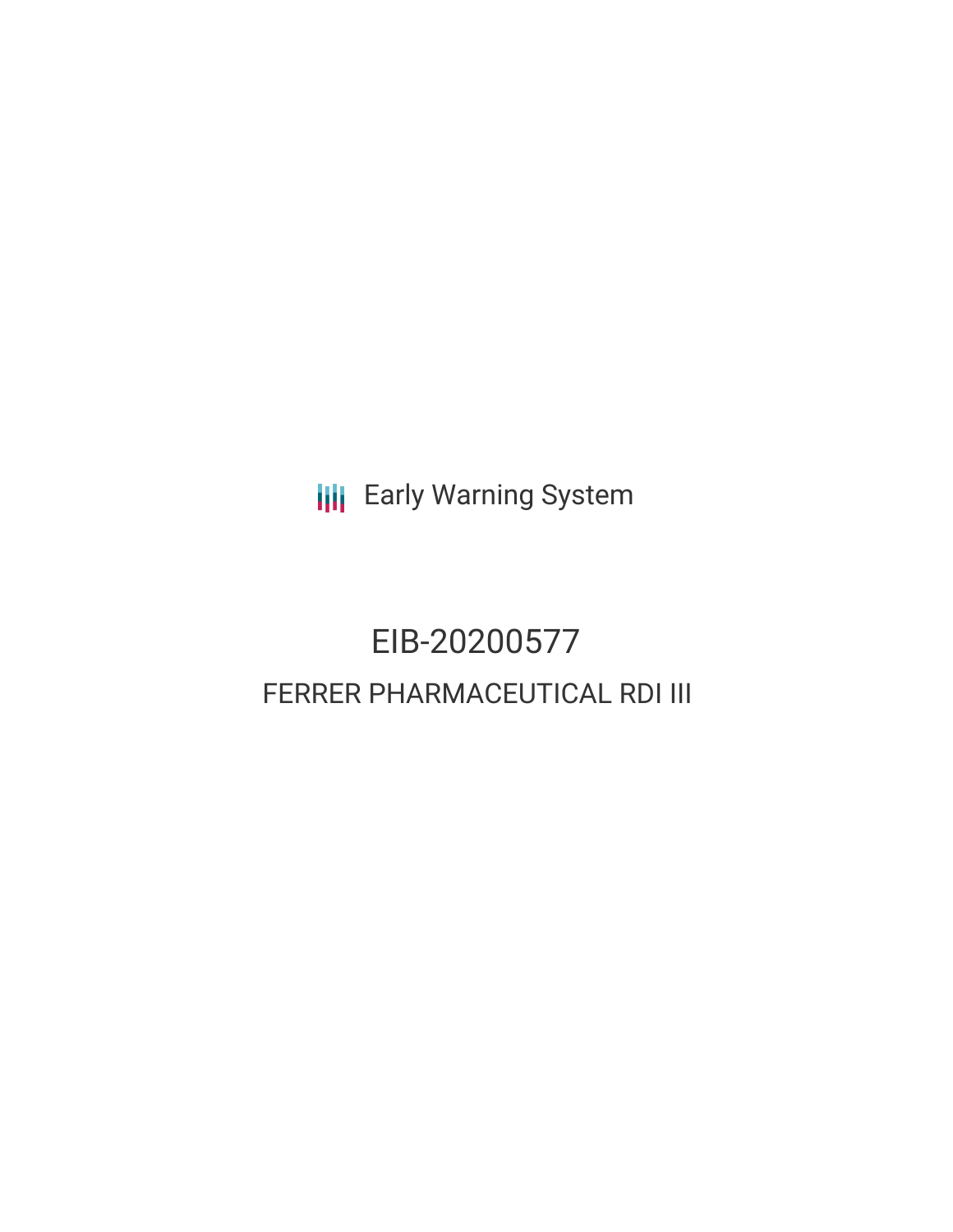| <b>Countries</b>               | Spain                                    |
|--------------------------------|------------------------------------------|
| <b>Financial Institutions</b>  | European Investment Bank (EIB)           |
| <b>Status</b>                  | Approved                                 |
| <b>Bank Risk Rating</b>        | U                                        |
| <b>Voting Date</b>             | 2020-11-18                               |
| <b>Borrower</b>                | <b>GRUPO FERRER INTERNACIONAL SA</b>     |
| <b>Sectors</b>                 | Education and Health, Industry and Trade |
| <b>Investment Type(s)</b>      | Loan                                     |
| <b>Investment Amount (USD)</b> | $$59.23$ million                         |
| <b>Loan Amount (USD)</b>       | $$59.23$ million                         |
| <b>Project Cost (USD)</b>      | \$123.19 million                         |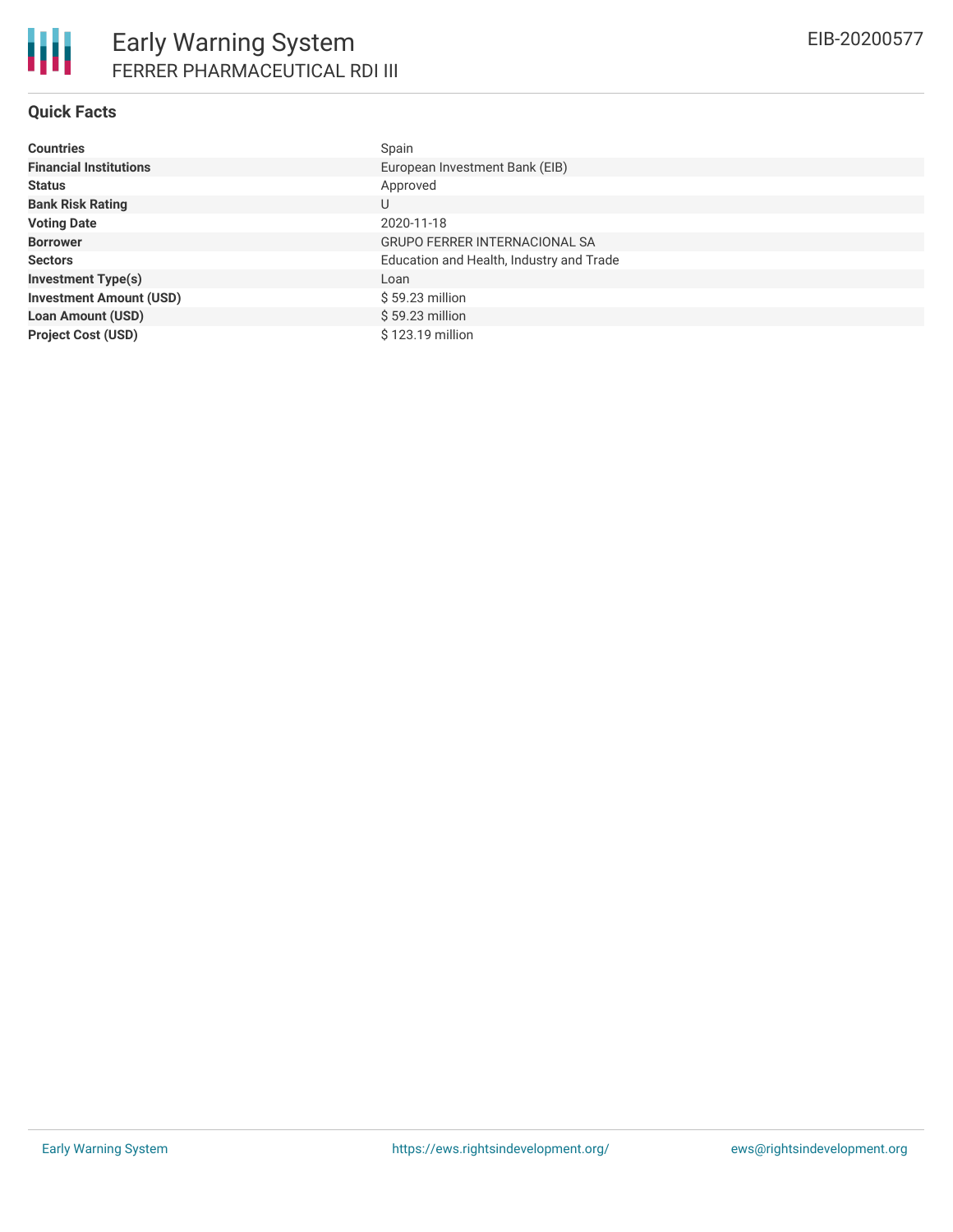

#### **Project Description**

The EIB loan will be used to finance R&D and deployment investments supporting the implementation of the company's strategy. The investments are expected to support the Promoter's competitiveness and growth.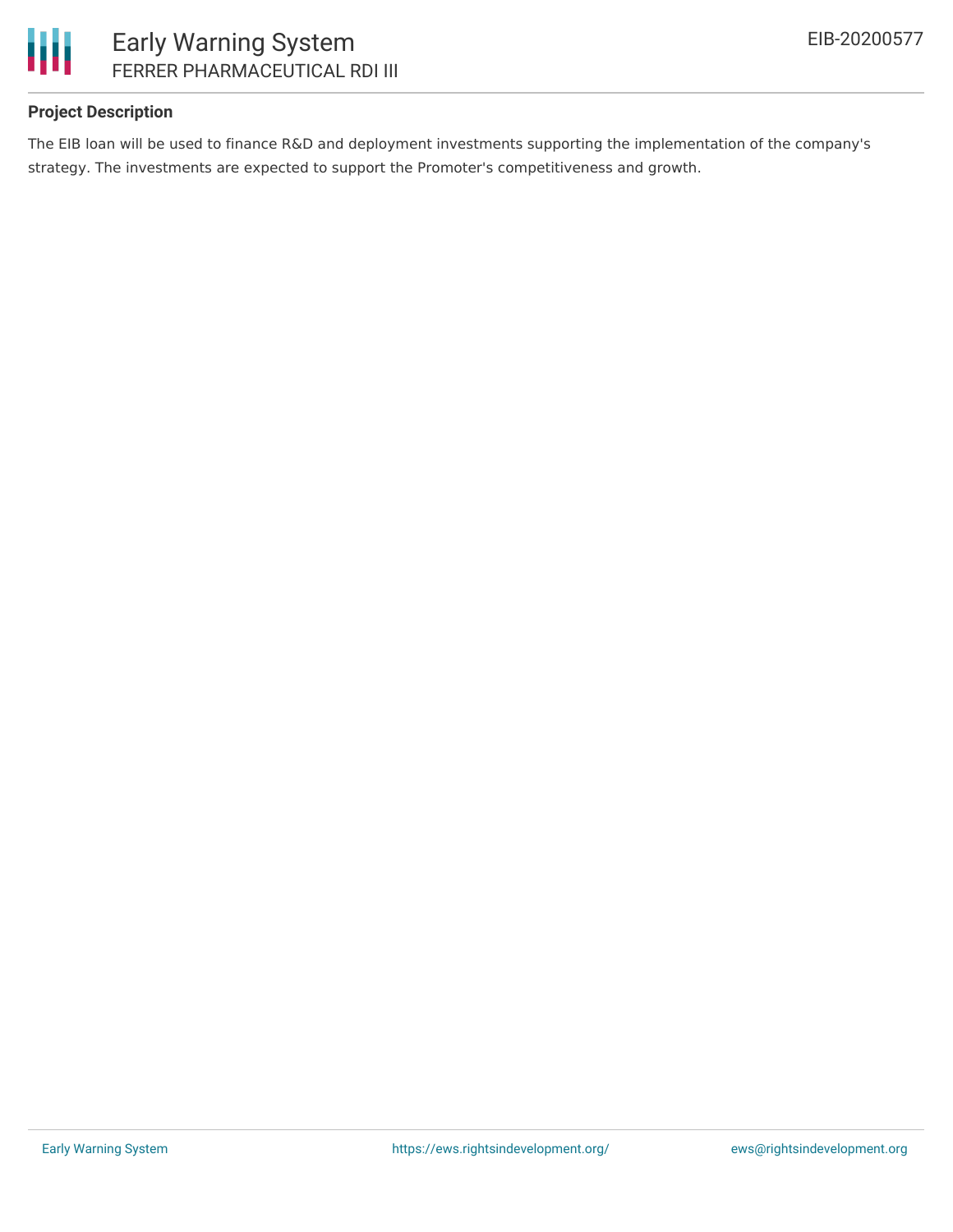

#### **Investment Description**

European Investment Bank (EIB)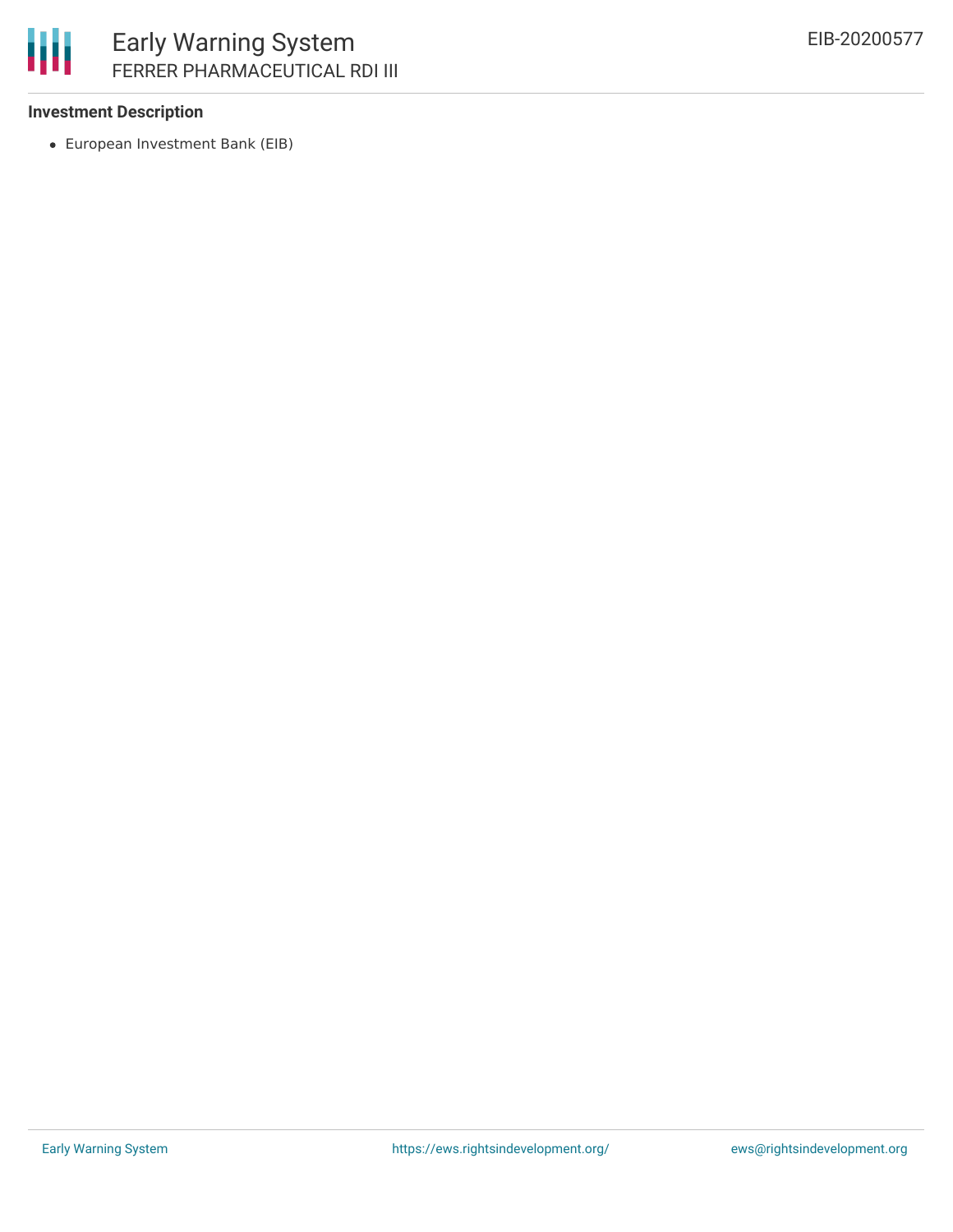# 冊

### Early Warning System FERRER PHARMACEUTICAL RDI III

| <b>Private Actor 1</b> | <b>Private Actor</b><br>Role | <b>Private Actor</b><br><b>Sector</b> | <b>Relation</b>          | <b>Private Actor 2</b>        | <b>Private Actor</b><br>2 Role | <b>Private Actor</b><br>2 Sector |  |
|------------------------|------------------------------|---------------------------------------|--------------------------|-------------------------------|--------------------------------|----------------------------------|--|
|                        |                              | -                                     | $\overline{\phantom{a}}$ | Grupo Ferrer Internacional SA | Client                         | $\sim$                           |  |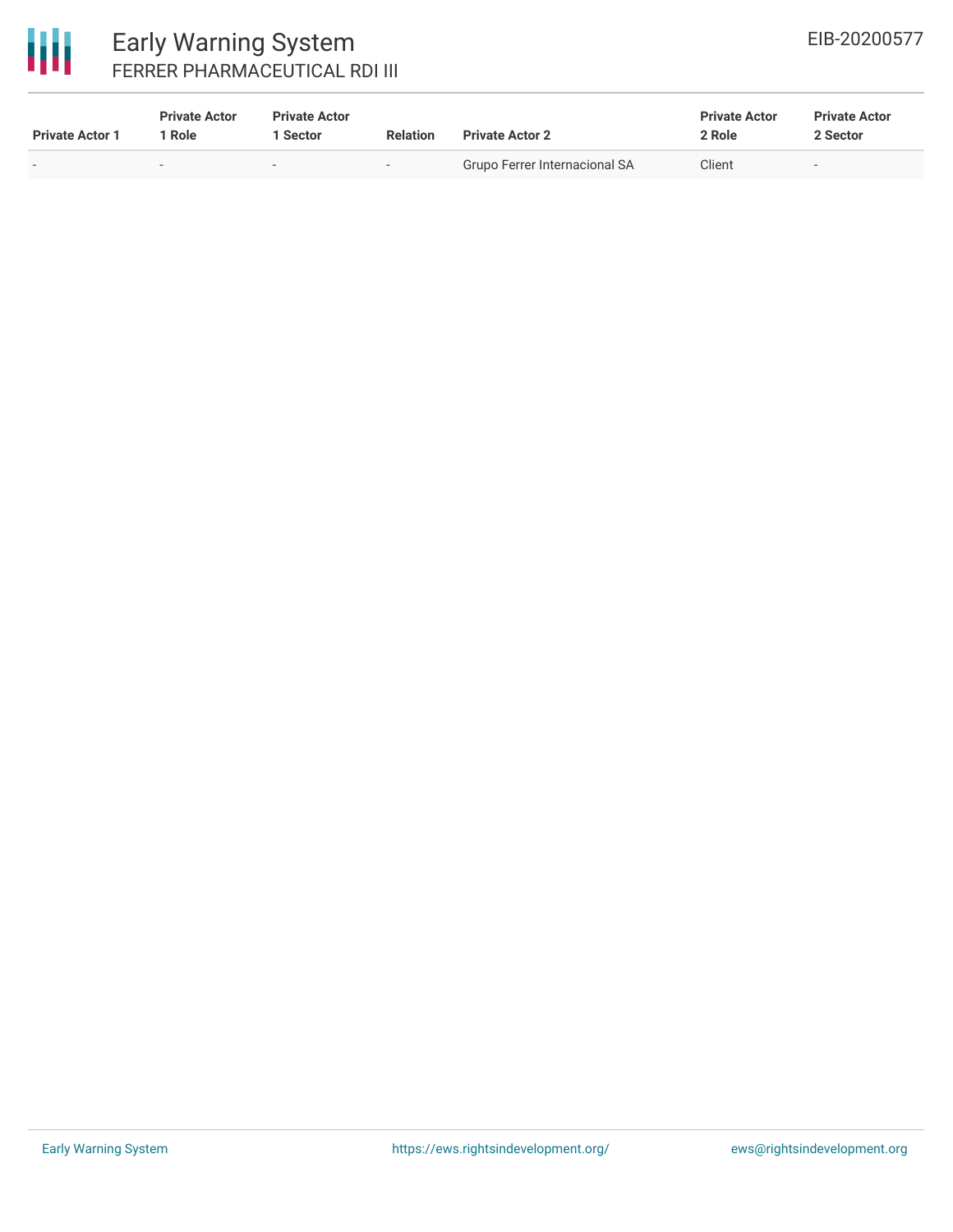#### **Contact Information**

No contact information provided at the time of disclosure.

#### **ACCESS TO INFORMATION**

You can submit an information request for project information at: https://www.eib.org/en/infocentre/registers/requestform/request-form-default.htm

#### **ACCOUNTABILITY MECHANISM OF EIB**

The EIB Complaints Mechanism is designed to facilitate and handle complaints against the EIB by individuals, organizations or corporations affected by EIB activities. When exercising the right to lodge a complaint against the EIB, any member of the public has access to a two-tier procedure, one internal - the Complaints Mechanism Office - and one external - the European Ombudsman. A complaint can be lodged via a written communication addressed to the Secretary General of the EIB, via email to the dedicated email address: complaints@eib.org, by completing the online complaint form available at the following address: http://www.eib.org/complaints/form via fax or delivered directly to the EIB Complaints Mechanism Division, any EIB local representation office or any EIB staff. For further details, check:

http://www.eib.org/attachments/strategies/complaints\_mechanism\_policy\_en.pdf

When dissatisfied with a complaint to the EIB Complaints Mechanism, citizens can then turn towards the European Ombudsman. A memorandum of Understanding has been signed between the EIB and the European Ombudsman establishes that citizens (even outside of the EU if the Ombudsman finds their complaint justified) can turn towards the Ombudsman on issues related to 'maladministration' by the EIB. Note that before going to the Ombudsman, an attempt must be made to resolve the case by contacting the EIB. In addition, the complaint must be made within two years of the date when the facts on which your complaint is based became known to you. You can write to the Ombudsman in any of the languages of the European Union. Additional details, including filing requirements and complaint forms, are available at: http://www.ombudsman.europa.eu/atyourservice/interactiveguide.faces